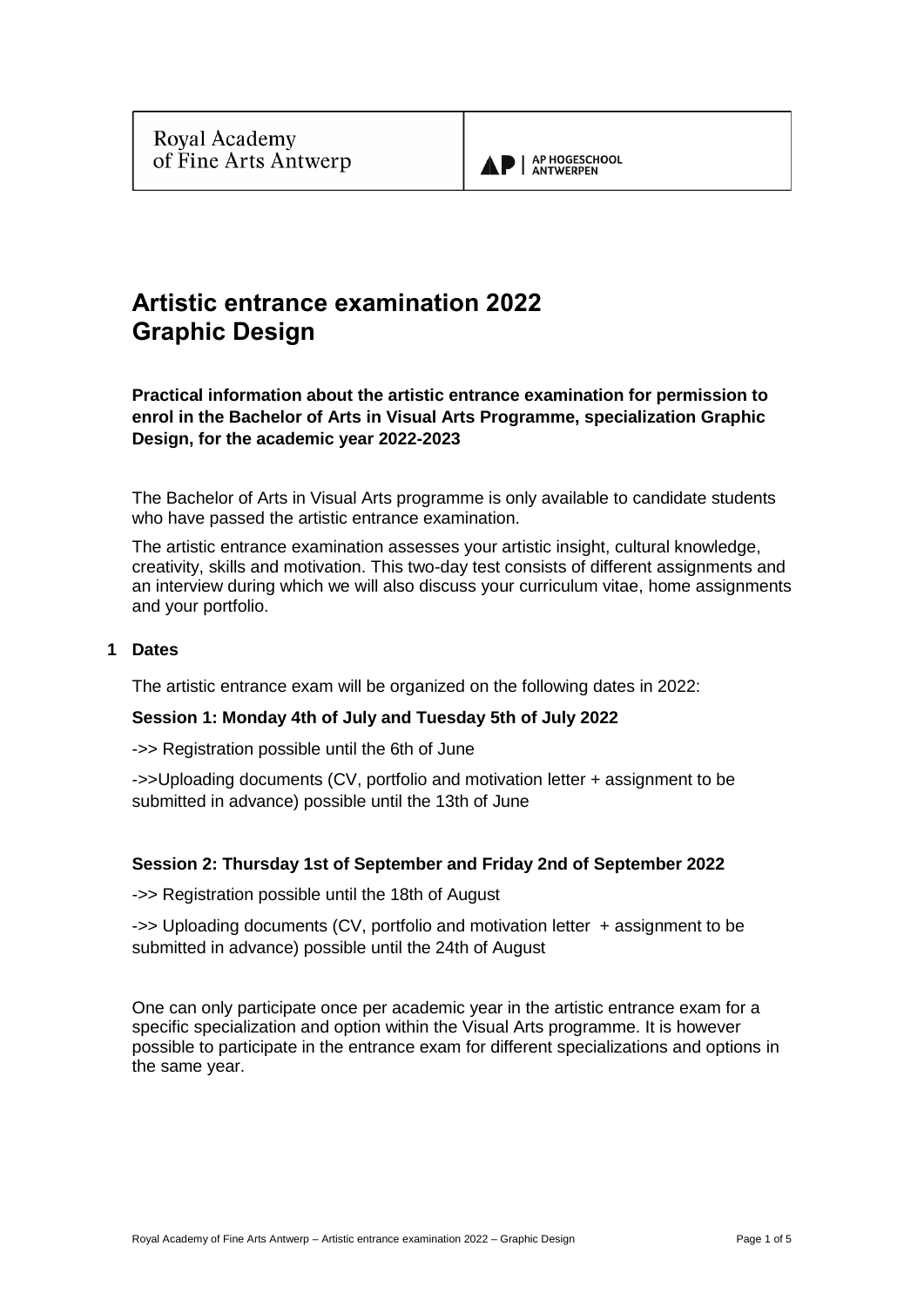# **1.1 IMPORTANT NOTE FOR CANDIDATES OUTSIDE THE EEA**

Candidate students from outside the EEA are strongly advised to take part in the artistic entrance exam in July. Candidate students from outside the EEA must submit their application for a student visa as soon as possible after they have passed the artistic entrance exam. Only then can they obtain the necessary visa in time to attend classes from the start of the academic year and gain the necessary access to the Academy's buildings and facilities.

# **2 Registration and payment**

You can register for an artistic entrance exam online, on [https://inschrijven.ap.be.](https://inschrijven.ap.be/?Academiejaar=2020-21&SoortOpleiding=2&Taal=2) In order to participate in an artistic entrance exam, **you must pay a non-refundable** administrative fee of 25 euros, to be paid in advance, during the online registration.

We would like to receive your payment no later than:

**Session 1:** Tuesday, June 7

**Session 2:** Friday, August 19

*->Please note that your payment may take a few days to arrive so be sure to bring your payment in good time!!!*

# **3 Practical information:** session 1

You will be able to take the artistic entrance exam and the interview digitally or physically.

Please indicate your preference (digital or physical) + department by e-mail BEFORE 13 June.

E-mail:<academie@ap.be>

After registration and payment you go through the following steps (**5. DIGITAL or 6. PHYSICAL**).

# **4 To be submitted in advance (ALL CANDIDATES)**

- 1 CV indicating the studies carried out.
- 2 Letter of motivation with a very clear indication of why you choose this specialization.
- 3 Portfolio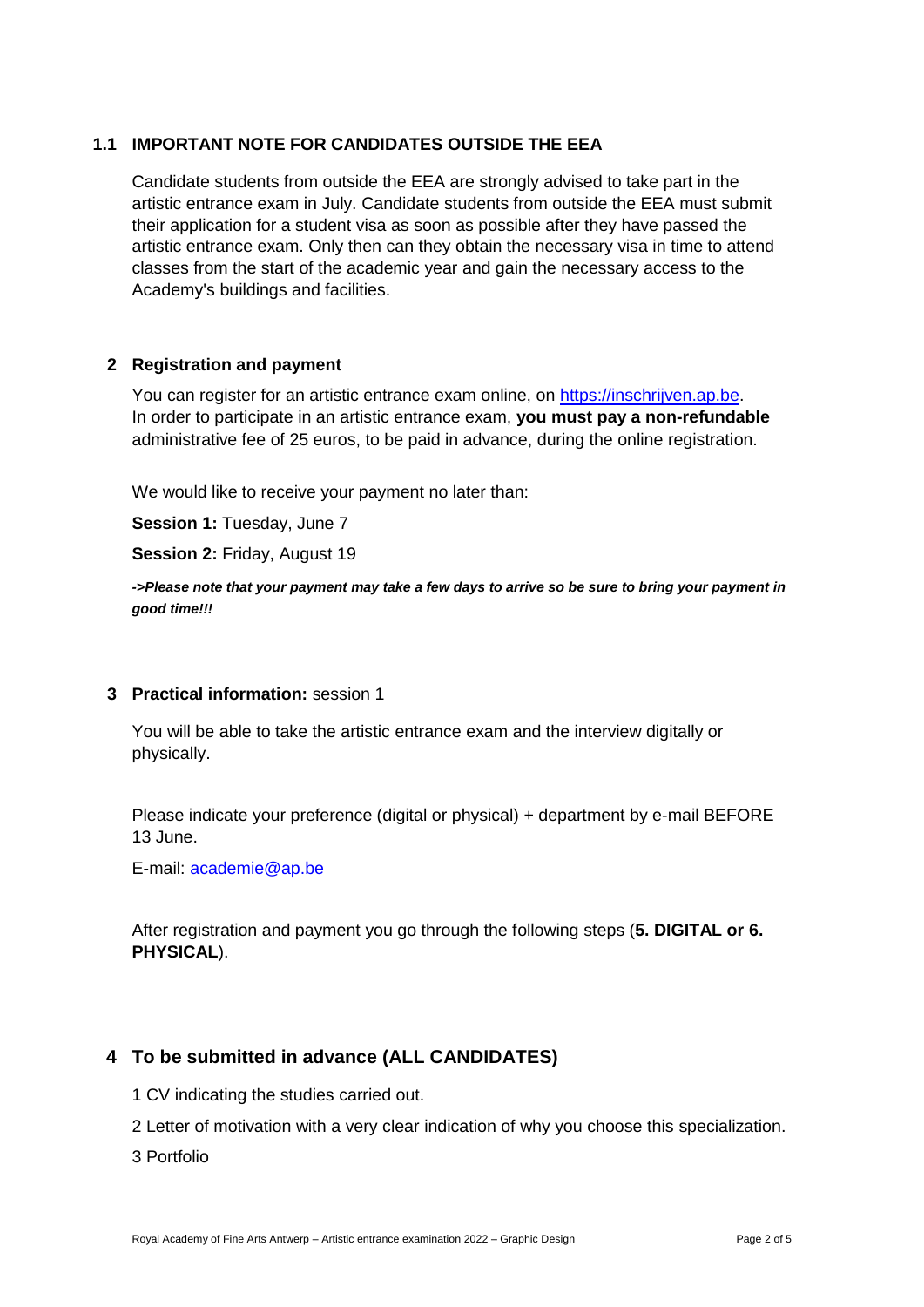## **4.Assignments in advance 1.1** (see item 7.)

A booklet in PDF, with a short vlog of max. 1 min. in MP4 in which you present your booklet.

- **→** Merge your CV, motivation letter and portfolio in one file (PDF)
- → Upload your portfolio file and assignment in advance 1.1 in PDF and related vlog in MP4
- ➔ File name: use your personal name, so that we know to whom it belongs. Example filename : name\_familyname\_portfolio\_en.pdf
- → Upload your files via the link that will be sent to you by e-mail
- **→** Submitting possible until June 13

# **5 DIGITALY**

The link where you can upload your files (design assignment) and additional information about the course of Day 1 and Day 2 will be sent to you by e-mail.

## **5.1 Course of this 2-day test**

**Day 1** Assignment: Monday the 4<sup>th</sup> of July

The design assignments (1.2) are shared at 9:00 a.m. GMT + 2 hours via a link.

- ➔ These assignments are submitted before 9:00 GMT + 2 hours on **Day 2** of the artistic entrance exam via a link.
- ➔ Your design assignments are uploaded in a PDF, MP4 and/or JPG file.

**Day 1 or Day 2** Interview: Monday the 4<sup>th</sup> of July or Tuesday the 5<sup>th</sup> of July

A staff member of the student administration will give you an appointment by e-mail. The interview will take place with the e-mail address entered in your webregistration via Skype. If you want to use a different e-mail address or you want to do the interview via Teams, please let us know.

# **6 PHYSICAL: course of this 2-day test**

We expect you on Monday 4 July and Tuesday 5 July at the Campus.

Further information about the content of the artistic assignment + interview time slot will be communicated to you then.

Time: 09:00 - 17:00 Location: Blindestraat 13, 2000 Antwerp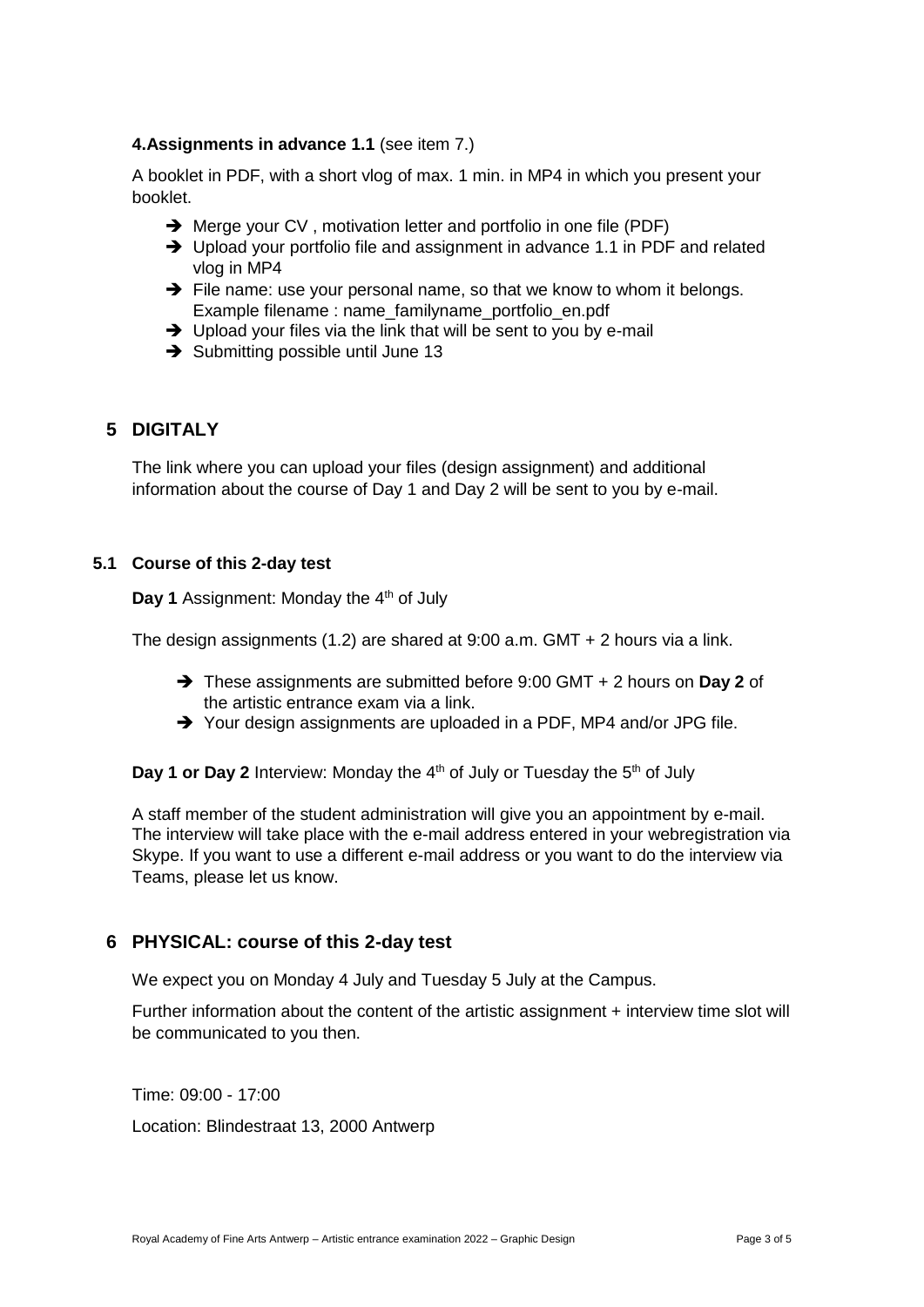What to bring:

- -Portfolio, c.v. and motivation letter
- -Assignment in advance 1.1
- -Drawing material

# **7 Description: Portfolio, Assignment in advance, Design assignments and Interview**

#### 1. **Assignments**

#### 1.1. **Assignment in advance**

Create a drawn visual report of a space or landscape in your immediate surroundings. Pay particular attention to your point of view and your observation of typical elements, objects, plants, people and animals. Draw from observation, not from photographs. Use your drawings to create a storyboard in a booklet of up to 32 pages. Convert the booklet to a digital design (including covers), and submit it in advance as a PDF file. Finally, present this design in a short vlog, using a smartphone, in a video of up to 1 minute as an MP4 file.

1.2. **Design assignments** (during the artistic entrance examination) Combined design assignments on editing, interaction, image and text.

1.3 **Interview** (during the artistic entrance examination)

Interview with the team of lecturers during the days of the artistic entrance examination. The interview assesses your background, vision, motivation and interests, as well as your insights and specific knowledge about graphic design. During this interview, the home assignment and portfolio are also discussed and you will be presented specific designs for discussion.

#### 2. **Preparation**

#### 2.1 **Portfolio**

With your artistic work, such as drawings, sketches, photographs, designs, pictures of your own art objects or filmic work, etc. collected and documented in a PDF file (video material can be linked to)

#### **Assignment in advance**

the booklet as a PDF file and the vlog as an MP4 file.